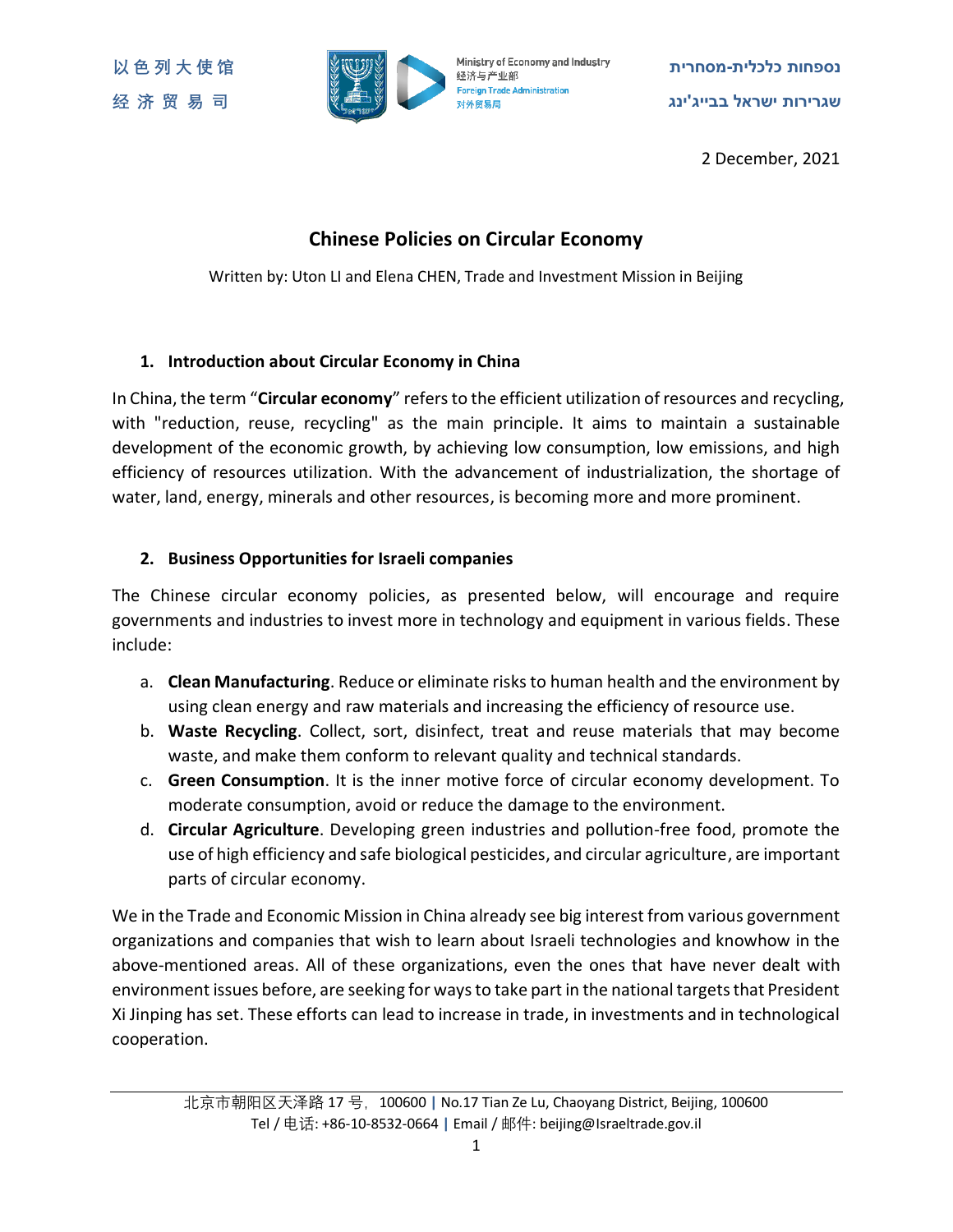

### **3. Relevant Chinese Polices on Circular Economy**

Many laws and administrative rules and regulations were published in China throughout the past decades, addressing directly or indirectly circular economy issues. The main milestones are described in this chapter, and please refer to the **Appendix** for more detailed policies.

In July 2005, the State Council issued China's first policy about circular economy – document No. 22 "Several Opinions of the State Council on Accelerating the Development of Circular Economy"<sup>1</sup>. The policy states the goals to be achieved in 2010: energy consumption per 10,000 yuan of GDP will drop by more than 18%. The average effective utilization coefficient of agricultural irrigation water will increase to 0.5, and the amount of water extracted from each 10,000 yuan of added value of industry will be dropped to 120 cubic meters.

Later, in August 2008, the Standing Committee of the 13th National People's Congress adopted "the Circular Economy Promotion Law of the People's Republic of China"<sup>2</sup>, which is the first law in China specifically dealing with circular economy.

Then, in December 2010, the National Development and Reform Commission worked out "the Circular Economy Development Plan<sup>"3</sup>. The plan fully reflects the principle of "reduction, reuse, resource recovery, priority reduction" and adhere to the requirements of technical feasibility, economic reasonableness and beneficial to resource conservation and environmental protection.

Lately, in 2021, The State Council issued the "Action Plan for Carbon Dioxide Peaking Before 2030" <sup>4</sup> and put forward opinions on the work of Carbon Neutrality. This action plan followed President Xi Jinping's speech about accelerating the development of green development and way of life, and building an ecological civilization and a beautiful planet, at the Address at the General Debate of the seventy-fifth Session of the United Nations General Assembly<sup>5</sup>. Its main goal is to put in place a green, low-carbon and circular economic system by 2025, with significant improvements in energy efficiency in key industries. Among other goals, energy consumption per unit of GDP should be reduced by 13.5% from 2020, and by 2060, the proportion of non-fossil energy consumption should exceed 80%. Following this action plan, provincial and municipal governments all across China have constituted their own action plans to reach the national targets.

 $\overline{a}$ 

<sup>&</sup>lt;sup>1</sup>The State Council, <u>"Several Opinions of the State Council on Accelerating the Development of Circular Economy"</u>.

<sup>&</sup>lt;sup>2</sup>The Sixth Session of the Standing Committee of the 13th National People's Congress of the People's Republic of China, "the [Circular Economy Promotion Law of the People's Republic](http://www.gov.cn/zhengce/content/2008-03/28/content_2047.htm) of China".

<sup>&</sup>lt;sup>3</sup> The National Development and Reform Commission, ["the Circular Economy Development Plan"](https://www.ndrc.gov.cn/fggz/hjyzy/fzxhjj/201101/W020191114579121851973.pdf).

<sup>&</sup>lt;sup>4</sup> The State Council, ["Action Plan for Carbon Dioxide Peaking Before 2030"](http://www.gov.cn/zhengce/content/2021-10/26/content_5644984.htm).

<sup>&</sup>lt;sup>5</sup> [Address at the General Debate of the seventy-fifth Session of the United Nations General Assembly \(moj.gov.cn\)](http://www.moj.gov.cn/news/content/2020-09/23/xxtt_3256903.html)

北京市朝阳区天泽路 17 号,100600 **|** No.17 Tian Ze Lu, Chaoyang District, Beijing, 100600 Tel / 电话: +86-10-8532-0664 **|** Email / 邮件: beijing@Israeltrade.gov.il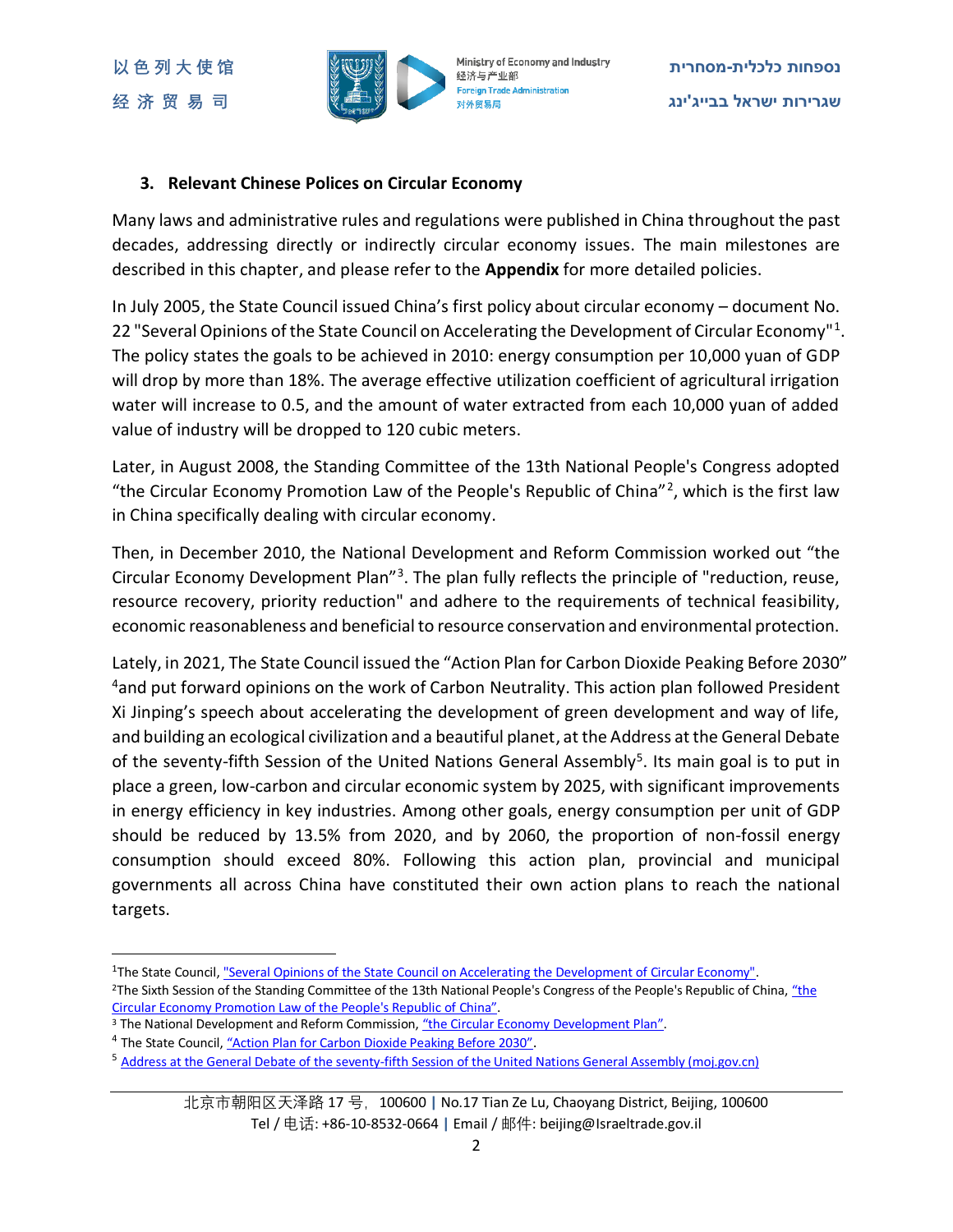

# **Appendix: The Chinese Policy on Circular Economy**

| <b>Time</b> | <b>Name</b>                                                 | <b>Publisher</b>                                            | <b>Overview</b>                                                                                                                                                                                                                                                                                                                                                                                                                                                                                                                                                                                                                                                                                                                                                                                                                                                                                                                               |
|-------------|-------------------------------------------------------------|-------------------------------------------------------------|-----------------------------------------------------------------------------------------------------------------------------------------------------------------------------------------------------------------------------------------------------------------------------------------------------------------------------------------------------------------------------------------------------------------------------------------------------------------------------------------------------------------------------------------------------------------------------------------------------------------------------------------------------------------------------------------------------------------------------------------------------------------------------------------------------------------------------------------------------------------------------------------------------------------------------------------------|
| 2021.11.11  | Groundwater<br><b>Regulation</b>                            | The State Council                                           | Regulations<br>These<br>formulated<br>are<br>in<br>accordance with the Water Law of the<br>People's Republic of China, the Law of the<br>People's Republic of China on the Prevention<br>and Control of Water Pollution and other<br>laws, with a view to strengthening the<br>management of groundwater, preventing and<br>controlling<br>the<br>over-exploitation<br>and<br>pollution of groundwater, ensuring the quality<br>and sustainable utilization of groundwater,<br>and promoting the construction of an<br>ecological civilization.                                                                                                                                                                                                                                                                                                                                                                                               |
| 2021.10.27  | China's Policies and<br><b>Actions on Climate</b><br>Change | Information<br><b>The</b><br>Office of the State<br>Council | China has implemented a national strategy to<br>actively respond to climate change, in which<br>we will:<br>step up efforts to address climate change,<br>$\bullet$<br>for<br>strengthen<br>targets<br>nationally<br>determined contributions, and accelerate<br>the establishment of a carbon-neutral<br>"1+N" policy system.<br>firmly follow the path of green and low-<br>carbon<br>development,<br>implement<br>coordinated efforts to reduce pollution<br>and carbon emissions, and actively<br>explore new models of low-carbon<br>development.<br>step up efforts to control greenhouse gas<br>emissions, effectively control greenhouse<br>gas emissions from key industries,<br>and<br>low-carbon<br>promote<br>green<br>development<br>urban<br>in<br>and<br>rural<br>construction and construction, build a<br>green and low-carbon transportation<br>system, and continue to enhance the<br>capacity of ecological carbon sinks. |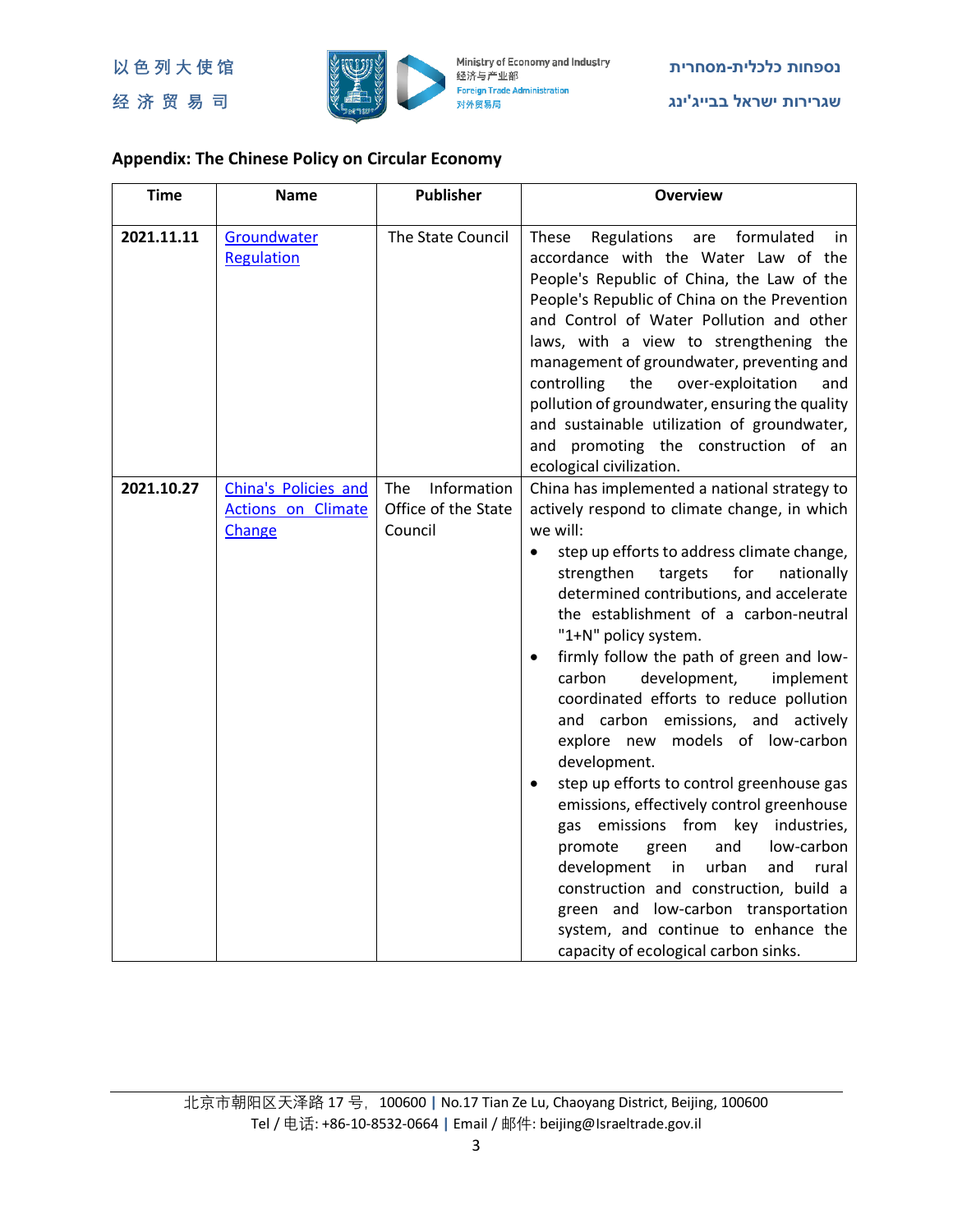

| 2021.10.24 | Opinions on Fully,<br><b>Accurately</b><br>and<br>Comprehensively<br>Implementing the<br>New Development<br>Concept to Achieve<br><b>Peak Carbon Dioxide</b><br><b>Emissions</b><br>and<br><b>Carbon Neutrality</b> | General Office of<br>the CPC Central<br>Committee,<br>The<br><b>State Council</b> | Carry out President Xi's ecological civilization<br>thought,<br>based on the new stage of<br>development, carry out new development<br>build<br>the<br>concept,<br>new<br>pattern<br>of<br>development, adhere to the system concept,<br>handle the development and emission<br>reduction, global and local, short-term and<br>long-term, the relationship between the<br>carbon was at peak, carbon neutral, into the<br>global economic and social development, with<br>overall green transformation of the economic<br>and social development as the guide, with<br>green low carbon energy development as the<br>key, We will accelerate the formation of an<br>industrial structure, mode of production, way<br>of life, and spatial pattern that saves<br>resources and protects the environment. We<br>will unswervingly follow the path of high-<br>quality development that gives priority to<br>ecology, green and low-carbon development,<br>and ensure that carbon peak and carbon<br>neutrality are achieved as scheduled. |
|------------|---------------------------------------------------------------------------------------------------------------------------------------------------------------------------------------------------------------------|-----------------------------------------------------------------------------------|-----------------------------------------------------------------------------------------------------------------------------------------------------------------------------------------------------------------------------------------------------------------------------------------------------------------------------------------------------------------------------------------------------------------------------------------------------------------------------------------------------------------------------------------------------------------------------------------------------------------------------------------------------------------------------------------------------------------------------------------------------------------------------------------------------------------------------------------------------------------------------------------------------------------------------------------------------------------------------------------------------------------------------------------|
| 2021.10.21 | <b>Opinions</b><br>on<br><b>Promoting</b><br>Green<br><b>Development</b><br>in<br><b>Urban</b><br>and<br><b>Rural</b><br>Construction                                                                               | General Office of<br>the CPC Central<br>Committee,<br>The<br><b>State Council</b> | Urban and rural development is an important<br>vehicle for promoting green development and<br>building a beautiful China.<br>Since the 18th National Congress of the<br>Communist Party of China (CPC), China's living<br>environment has continued to improve, and<br>the quality of housing has significantly<br>improved. However, there are still problems<br>such as lack of overall quality, systematic<br>quality, low livable quality and inclusiveness,<br>and the mode of construction characterized<br>excessive<br>by<br>construction,<br>excessive<br>consumption and excessive emissions has not<br>been fundamentally changed. In order to<br>promote the green development of urban and<br>rural construction, this opinion is now put<br>forward.                                                                                                                                                                                                                                                                      |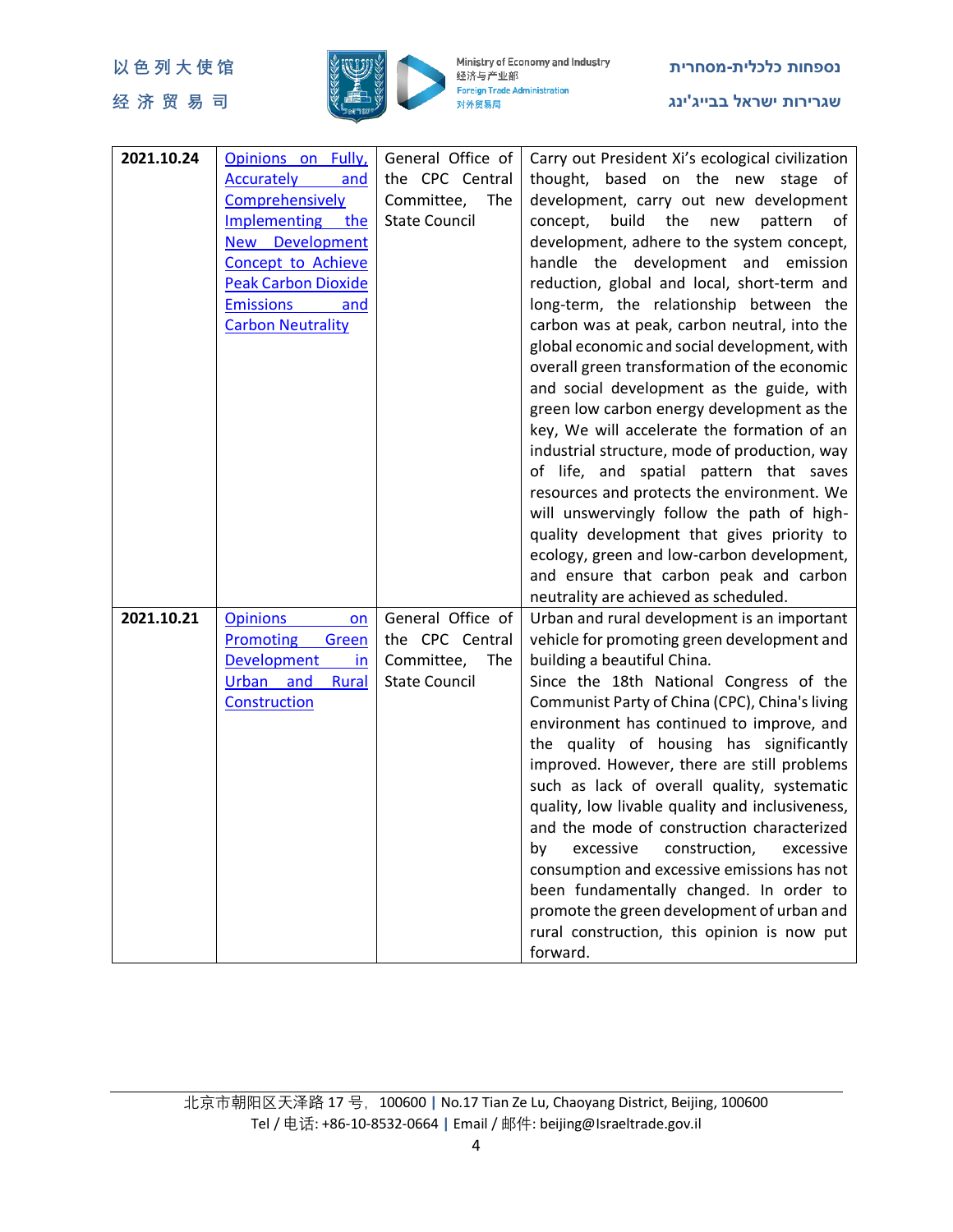

| 2021.9.15 | <b>Action</b><br>Plan<br>on<br>Pollution<br><b>Plastic</b><br>Control during the<br>14th Five-year Plan<br>period | National<br>Development and<br>Reform<br>Commission,<br>Ministry<br>of<br>Ecology<br>and<br>Environment                                                                                                                                                                        | By 2025, the mechanism for controlling plastic<br>pollution will be more effective, local<br>governments, departments and enterprises<br>will be effectively responsible, and the whole<br>chain of production, circulation, consumption,<br>recycling and end disposal of plastic products<br>will be more effective, and white pollution will<br>be effectively curbed. In terms of source<br>reduction, the unreasonable use of disposable<br>plastic products in key areas such as<br>commodity retail, e-commerce, takeout,<br>express delivery and accommodation has<br>been greatly reduced. E-commerce express<br>has basically realized no secondary packaging,<br>and the application scale of recyclable express<br>packaging has reached 10 million. |
|-----------|-------------------------------------------------------------------------------------------------------------------|--------------------------------------------------------------------------------------------------------------------------------------------------------------------------------------------------------------------------------------------------------------------------------|------------------------------------------------------------------------------------------------------------------------------------------------------------------------------------------------------------------------------------------------------------------------------------------------------------------------------------------------------------------------------------------------------------------------------------------------------------------------------------------------------------------------------------------------------------------------------------------------------------------------------------------------------------------------------------------------------------------------------------------------------------------|
| 2021.9.10 | <b>National Agricultural</b><br><b>Green Development</b><br>Plan during the 14th                                  | National<br>Development and<br>Reform                                                                                                                                                                                                                                          | We will focus on key tasks for green<br>agricultural development, make lists, specify<br>measures and implement them one by one.                                                                                                                                                                                                                                                                                                                                                                                                                                                                                                                                                                                                                                 |
|           | <b>Five-Year</b><br>Plan<br>period                                                                                | Commission,<br>Ministry<br>of<br>Agriculture<br>and<br><b>Rural Affairs</b><br>Ministry<br>οf<br>Science<br>and<br>Technology,<br>Ministry<br>of<br>Natural<br>Resources,<br>Ministry<br>of<br>Ecological<br>Environment,<br>State Forestry and<br>Grassland<br>Administration | Resource<br>convergence,<br>capital,<br>talent,<br>technology and other resource factors should<br>be concentrated in key areas and regions of<br>green agricultural development, give full play<br>to their collective effect, and improve the<br>quality of agricultural development. We<br>should integrate all forces, make innovations<br>in mechanisms for promoting development,<br>and form a pattern in which the government<br>guides, the market plays a leading role, and<br>society participates.                                                                                                                                                                                                                                                   |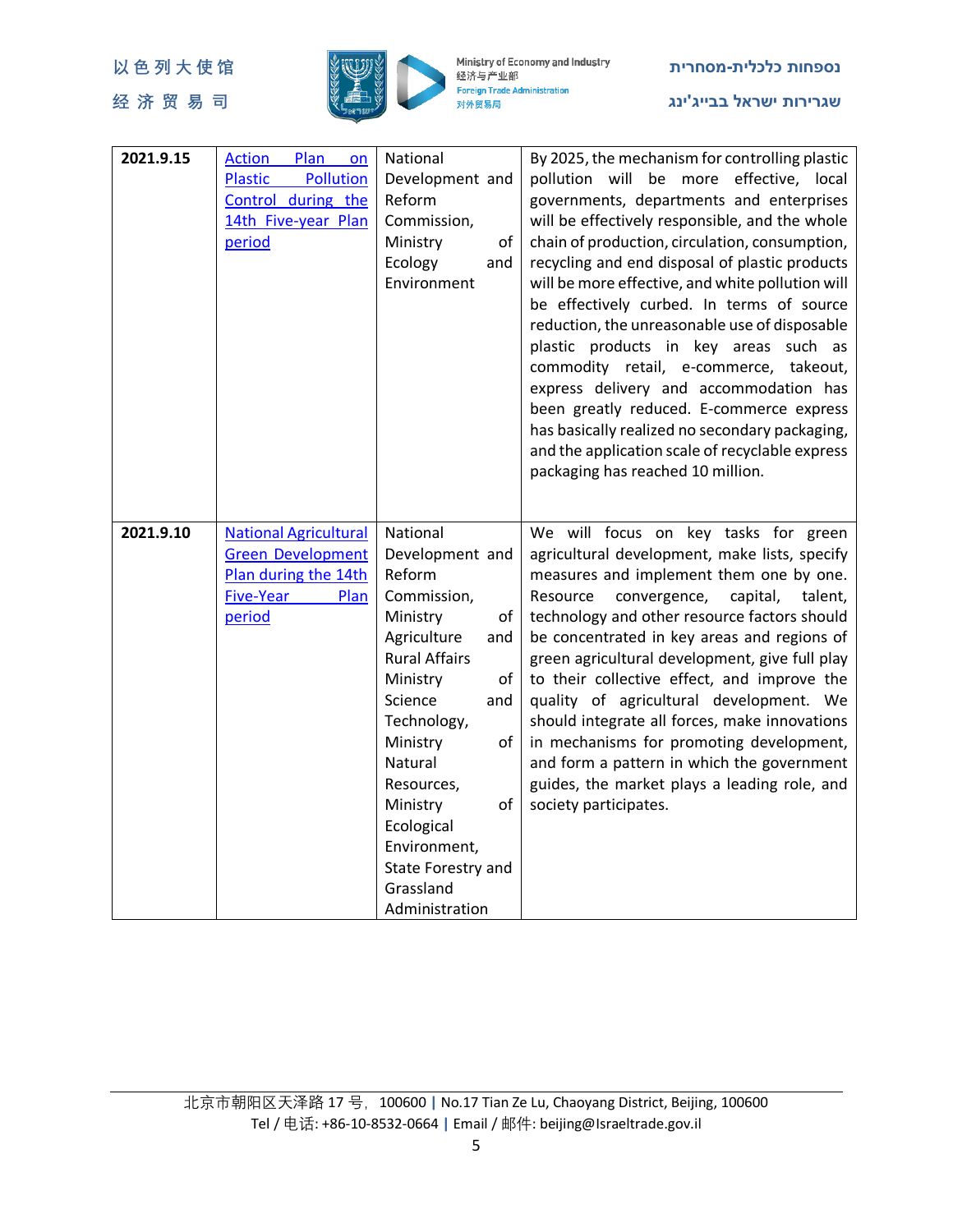

| 2021.7.7  | Circular Economy           | National           |                                                                                               |
|-----------|----------------------------|--------------------|-----------------------------------------------------------------------------------------------|
|           | <b>Development Plan in</b> | Development and    | The plan points out that vigorously developing<br>circular economy<br>and<br>promoting<br>the |
|           | the 14th Five-year         | Reform             | economical<br>and<br>intensive<br>recycling                                                   |
|           |                            | Commission         | of<br>resources are of great significance to ensuring                                         |
|           | Plan                       |                    | national resource security, promoting the                                                     |
|           |                            |                    |                                                                                               |
|           |                            |                    | realization of carbon peak and carbon                                                         |
|           |                            |                    | neutrality, and promoting the construction of                                                 |
|           |                            |                    | ecological civilization. According to the plan,                                               |
|           |                            |                    | by 2025, the resource-recycling industrial                                                    |
|           |                            |                    | system will be basically established, the                                                     |
|           |                            |                    | resource recycling system covering the whole                                                  |
|           |                            |                    | society will be basically completed, the                                                      |
|           |                            |                    | efficiency of resource utilization will be greatly                                            |
|           |                            |                    | improved, the<br>replacement<br>ratio<br>0f                                                   |
|           |                            |                    | renewable resources to original resources will                                                |
|           |                            |                    | be further increased, and the supporting and                                                  |
|           |                            |                    | guarantee role of circular economy on                                                         |
|           |                            |                    | resource security will be further highlighted.                                                |
| 2021.3.11 | Resolution on the          | The fourth Session | New<br>progress<br>was made in economic                                                       |
|           | 14th Five-Year Plan        | the<br>of<br>13th  | development;                                                                                  |
|           | and the Vision for         | National People's  | New progress was made in reform and                                                           |
|           | 2035                       | Congress           | opening up; The level of social civilization has                                              |
|           |                            |                    | been improved; New progress has been made                                                     |
|           |                            |                    | in ecological progress; People's wellbeing                                                    |
|           |                            |                    | reached a new level. The effectiveness of                                                     |
|           |                            |                    | national governance was further improved.                                                     |
| 2021.2.26 | Measures for the           | Ministry<br>of     | In order to strengthen the mail express green                                                 |
|           | administration<br>of       | Transport          | packaging<br>management, guarantee the                                                        |
|           | Mail<br>express            |                    | express mail packaging quality, regulate the                                                  |
|           | packaging                  |                    | behavior of express mail packaging, to ensure                                                 |
|           |                            |                    | the safety of users' legitimate rights and                                                    |
|           |                            |                    | interests and deliver, save resources, protect                                                |
|           |                            |                    | the environment, according to the law of the                                                  |
|           |                            |                    | People's Republic of China postal law of the                                                  |
|           |                            |                    | People's Republic of China on the prevention                                                  |
|           |                            |                    | and control of environmental pollution by                                                     |
|           |                            |                    | solid waste "provisional regulations on the                                                   |
|           |                            |                    | express and other laws and administrative                                                     |
|           |                            |                    | rules and regulations, and these measures.                                                    |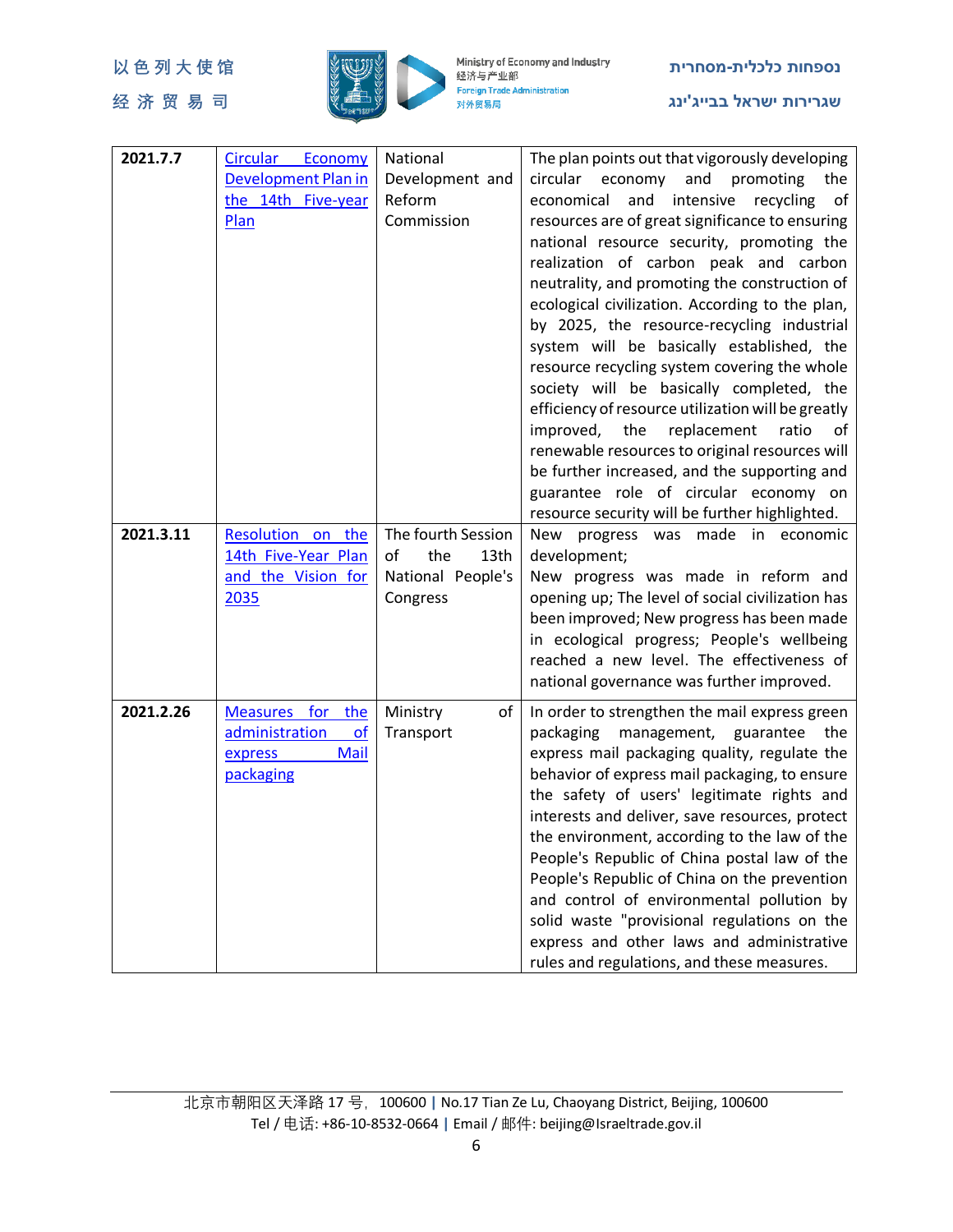

| 2021.2.25 | "Beautiful China, I<br>the<br>Actor"<br>Am<br>Plan<br><b>Action</b><br>to<br>Citizens'<br>Enhance<br><b>Awareness</b><br><b>of</b><br><b>Ecological</b><br>Civilization<br>$(2021 -$<br>2025)        | Ministry<br>of<br>Ecology<br>and<br>Environment,<br>Central<br>Propaganda<br>Department,<br>Central<br>Civilization Office,<br>Ministry<br>of<br>Education, Central<br>Committee of the<br>Communist Youth | To carry on in-depth publicity of Xi's ecological<br>civilization thought, strengthen publicity and<br>education of ecological civilization, to guide<br>the whole society firmly establish ecological<br>civilization value idea and code of conduct, on<br>the basis of the CPC Central Committee and<br>Council on<br>promoting<br>the State<br>the<br>of<br>ecological<br>construction<br>civilization,<br>ecological<br>strengthen<br>environmental<br>protection requirements, and ecological<br>environment protection work deployment<br>during the 14th Five-Year Plan period.                                                                                                                                                                                                                                                                                                                                                                                                                   |
|-----------|------------------------------------------------------------------------------------------------------------------------------------------------------------------------------------------------------|------------------------------------------------------------------------------------------------------------------------------------------------------------------------------------------------------------|-----------------------------------------------------------------------------------------------------------------------------------------------------------------------------------------------------------------------------------------------------------------------------------------------------------------------------------------------------------------------------------------------------------------------------------------------------------------------------------------------------------------------------------------------------------------------------------------------------------------------------------------------------------------------------------------------------------------------------------------------------------------------------------------------------------------------------------------------------------------------------------------------------------------------------------------------------------------------------------------------------------|
|           |                                                                                                                                                                                                      | League, All-China<br>Women's<br>Federation                                                                                                                                                                 |                                                                                                                                                                                                                                                                                                                                                                                                                                                                                                                                                                                                                                                                                                                                                                                                                                                                                                                                                                                                           |
| 2021.2.22 | <b>Guiding Opinions on</b><br><b>Accelerating</b><br>the<br><b>Establishment</b><br>and<br>Improvement<br>of<br>green, Low-carbon<br><b>Circular</b><br>and<br>Development<br><b>Economic System</b> | The State Council                                                                                                                                                                                          | We will fully implement Xi Jinping Thought on<br>ecological civilization, earnestly implement<br>the decisions and plans of the CPC Central<br>Committee and The State Council, and<br>unswervingly<br>implement<br>the<br>new<br>development philosophy. We will promote<br>green<br>planning,<br>green<br>design,<br>green<br>investment,<br>green<br>construction,<br>green<br>production, green distribution, green living,<br>and green consumption, in all aspects of the<br>process. We will ensure that development is<br>based on efficient use of resources, strict<br>protection of the ecological environment, and<br>effective control of greenhouse gas emissions.<br>We will promote high-quality development<br>and high-level protection in a coordinated<br>manner, establish and improve an economic<br>system for green, low-carbon and circular<br>development, ensure that carbon peak and<br>carbon neutrality are achieved, and take<br>China's green development to a new level. |
| 2021.2.1  | Regulations on the<br>Administration<br><b>of</b><br><b>Discharge</b><br><b>Sewage</b><br><b>Permits</b>                                                                                             | The State Council                                                                                                                                                                                          | These<br>Regulations<br>formulated<br>are<br>in<br>accordance<br>with<br>the<br>Environmental<br>Protection Law of the People's Republic of<br>China and other relevant laws for the purpose<br>of strengthening the administration of<br>pollutant discharge permits, regulating the<br>discharge of pollutants by enterprises, public<br>institutions and other producers and business                                                                                                                                                                                                                                                                                                                                                                                                                                                                                                                                                                                                                  |

北京市朝阳区天泽路 17 号,100600 **|** No.17 Tian Ze Lu, Chaoyang District, Beijing, 100600 Tel / 电话: +86-10-8532-0664 **|** Email / 邮件: beijing@Israeltrade.gov.il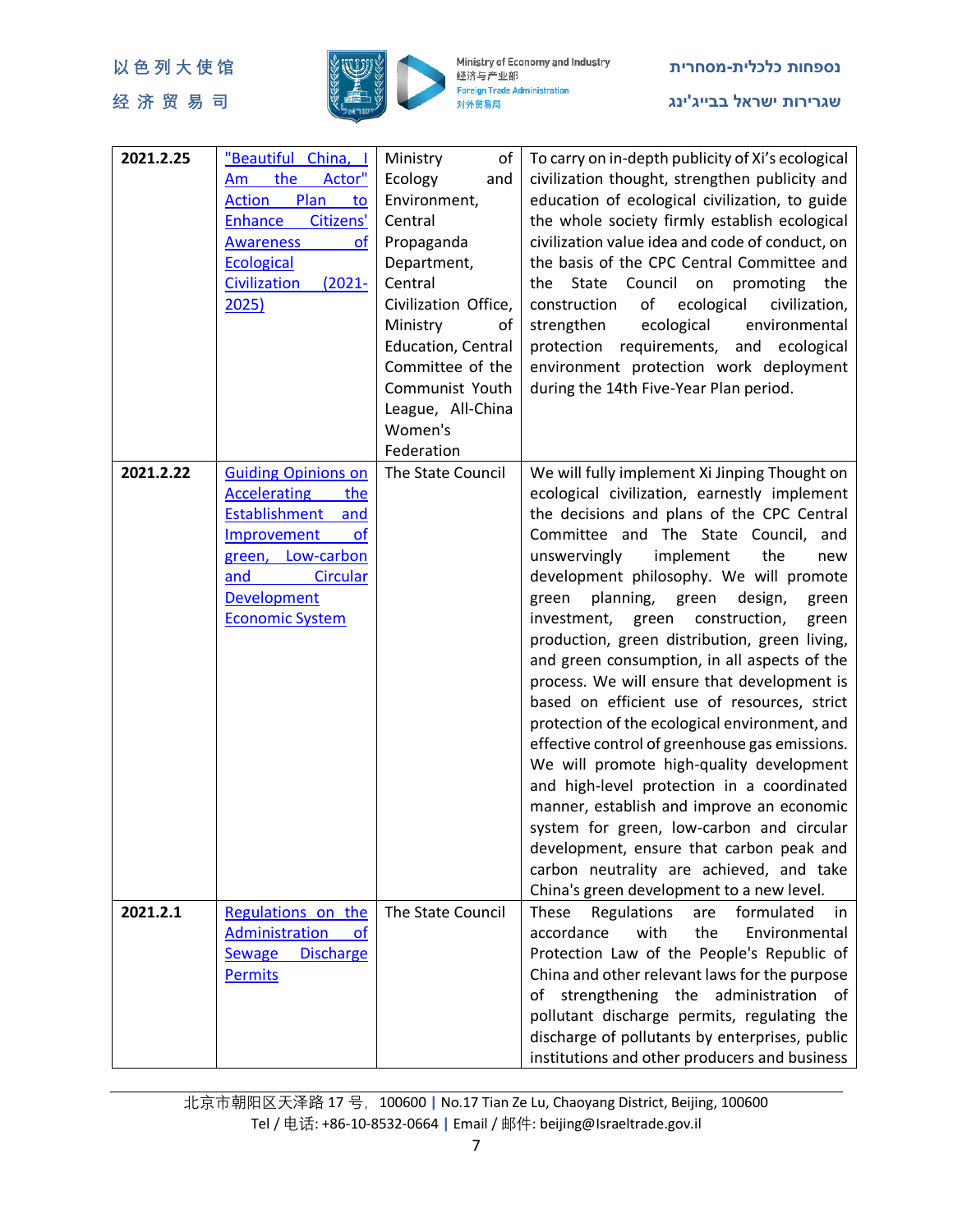

|            |                                                                                                                    |                                                                                               | operators, controlling the discharge<br>of<br>pollutants, and protecting and improving the<br>ecological environment.                                                                                                                                                                                                                                                                                                                                                                                                                                                                     |
|------------|--------------------------------------------------------------------------------------------------------------------|-----------------------------------------------------------------------------------------------|-------------------------------------------------------------------------------------------------------------------------------------------------------------------------------------------------------------------------------------------------------------------------------------------------------------------------------------------------------------------------------------------------------------------------------------------------------------------------------------------------------------------------------------------------------------------------------------------|
| 2021.1.6   | Measures for the<br>Administration<br>οf<br>Carbon<br>Emission<br><b>Trading (Trial)</b>                           | Ministry of<br>Ecology and<br>Environment                                                     | For the implementation of construction of the<br>CPC Central Committee and state council on<br>the national carbon emissions trading market<br>decision deployment, in response to climate<br>change and promote the development of<br>green low carbon fully give play to the role of<br>market mechanism, promote the greenhouse<br>gas emissions, standardize the national<br>carbon emissions trading<br>and<br>related<br>activities, according to the requirements of<br>relevant national greenhouse gas emission<br>control measures are formulated.                              |
| 2020.12.22 | <b>Measures</b><br>for<br>the<br>management<br>of<br>ecological<br>and<br>environmental<br>standards               | Ministry of<br>Ecology and<br>Environment                                                     | These Measures are formulated in accordance<br>with the Environmental Protection Law of the<br>People's Republic of China, Standardization<br>Law of the People's Republic of China and<br>other laws and regulations for the purpose of<br>strengthening the administration of ecological<br>and environmental standards.                                                                                                                                                                                                                                                                |
| 2020.8.13  | Measures for the<br>management<br>of<br>recycling<br>and<br>treatment<br>$\Omega$<br>pesticide packaging<br>wastes | Ministry of<br>Agriculture and<br>Rural Affairs,<br>Ministry of<br>Ecology and<br>Environment | These Measures are formulated in accordance<br>with the Law of the People's Republic of China<br>on the Prevention and Control of Soil<br>Pollution, Law of the People's Republic of<br>China on the Prevention and Control of<br>Environmental Pollution by Solid Waste,<br><b>Regulations</b><br>the<br>Administration<br>on<br>of<br>Pesticides and other laws and administrative<br>regulations for the purpose of preventing and<br>pollution<br>controlling<br>the<br>pesticide<br>by<br>packaging wastes, safeguarding public health<br>and protecting the ecological environment. |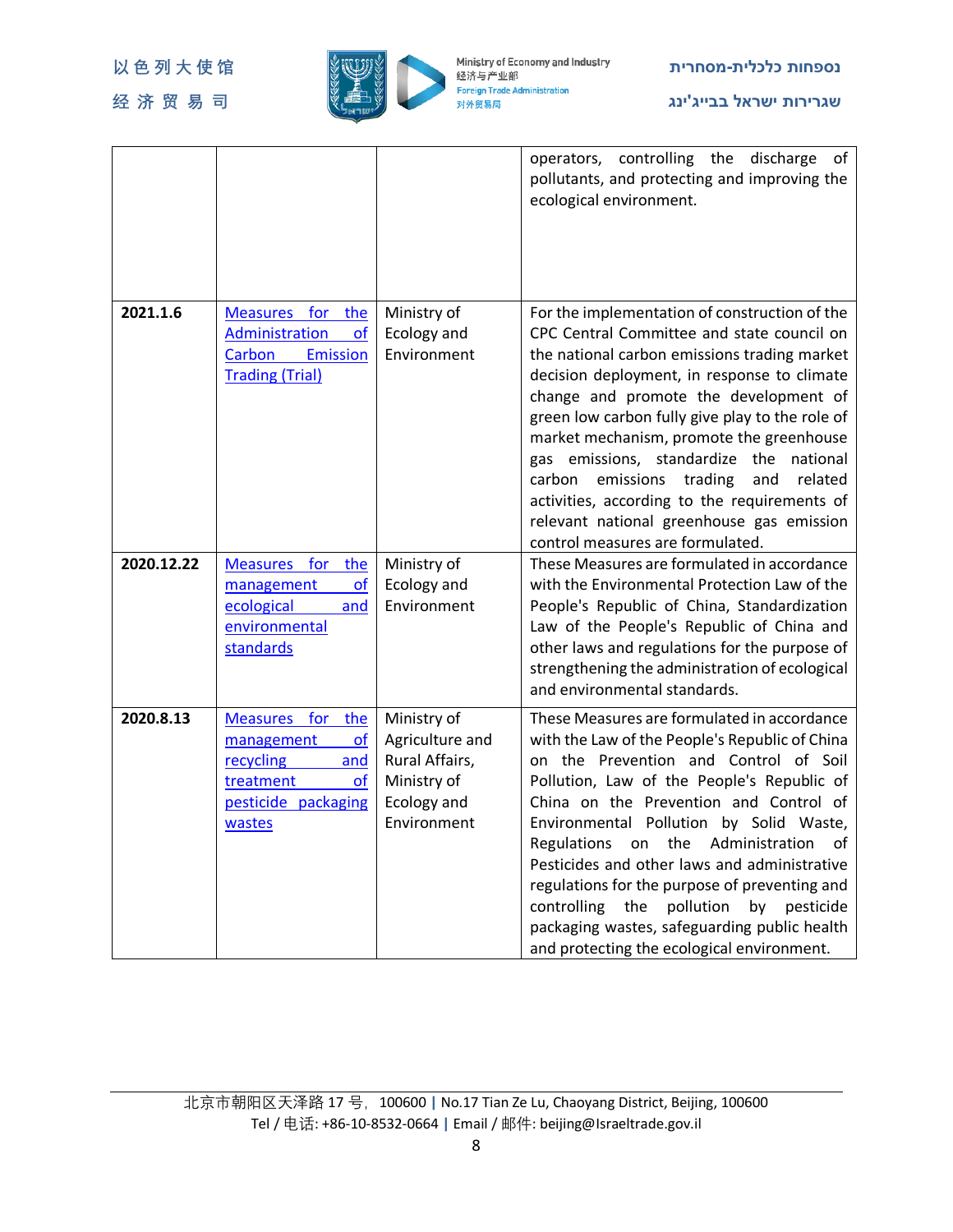

| 2018.10.26 | <b>Circular Economy</b>   | Revised for the   | The act is designed to promote the                                                 |
|------------|---------------------------|-------------------|------------------------------------------------------------------------------------|
|            | <b>Promotion Law of</b>   | first time at the | development of circular economy, improve                                           |
|            | the People's              | Sixth Session of  | the efficiency of resource utilization, protect                                    |
|            | <b>Republic of China</b>  | the 13th National | and improve the environment, and achieve                                           |
|            |                           | People's Congress | sustainable<br>development.<br>The<br>circular                                     |
|            |                           |                   | economy mentioned in this Law refers to the                                        |
|            |                           |                   | activities of reduction, reuse and resource                                        |
|            |                           |                   | recovery in the process of production,                                             |
|            |                           |                   | circulation and consumption.                                                       |
|            |                           |                   |                                                                                    |
| 2018.1.19  | <b>Measures for the</b>   | The State Council | These Measures are formulated in accordance                                        |
|            | administration of         |                   | with the Environmental Protection Law of the                                       |
|            | pollutant Discharge       |                   | People's Republic of China, The Law of the                                         |
|            | <b>Permits</b>            |                   | People's Republic of China on the Prevention                                       |
|            |                           |                   | and Control of Water Pollution, the Law of the                                     |
|            |                           |                   | People's Republic of China on the Prevention                                       |
|            |                           |                   | and Control of Air Pollution and the                                               |
|            |                           |                   | Implementation Plan for the Control of                                             |
|            |                           |                   | Pollutant Discharge Permit System issued by                                        |
|            |                           |                   | The General Office of the State Council.                                           |
| 2015.4.21  | 2015 Circular             | National          | The overall requirements are as follows:                                           |
|            | <b>Economy Promotion</b>  | Development and   | centering on efficient recycling of resources,                                     |
|            | Plan                      | Reform            | focus on building a circular industrial system                                     |
|            |                           | Commission        | and promote the development of circular                                            |
|            |                           |                   | economy at regional and social levels; To                                          |
|            |                           |                   | promote the typical model of circular                                              |
|            |                           |                   | economy, improve the development level of                                          |
|            |                           |                   | circular economy in key areas; We will spread                                      |
|            |                           |                   | the concept of circular economy and promote                                        |
|            |                           |                   | a green lifestyle.                                                                 |
| 2014.8.5   | <b>Revised edition of</b> | National          | In order to better adapt to the needs of                                           |
|            | <b>Guiding Catalogue</b>  | Development and   | the<br>mode<br>of<br>changing<br>economic                                          |
|            | of Industrial             | Reform            | development, according to the Decision of                                          |
|            | <b>Structure</b>          | Commission        | The State Council on The Promulgation and                                          |
|            | Adjustment (2011          |                   | Implementation of the Interim Provisions on                                        |
|            | Edition)                  |                   | Promoting the Adjustment of Industrial                                             |
|            |                           |                   | Structure (Guo Fa [2005] No.40), the                                               |
|            |                           |                   | Committee and the relevant departments of                                          |
|            |                           |                   | The State Council have adjusted the relevant                                       |
|            |                           |                   | items of the Guidance Catalogue for The                                            |
|            |                           |                   | Adjustment of Industrial Structure (2011<br>Edition). The Decision of the National |
|            |                           |                   |                                                                                    |
|            |                           |                   | Development and Reform Commission on                                               |
|            |                           |                   | revising the Relevant provisions of the Guiding                                    |

北京市朝阳区天泽路 17 号,100600 **|** No.17 Tian Ze Lu, Chaoyang District, Beijing, 100600 Tel / 电话: +86-10-8532-0664 **|** Email / 邮件: beijing@Israeltrade.gov.il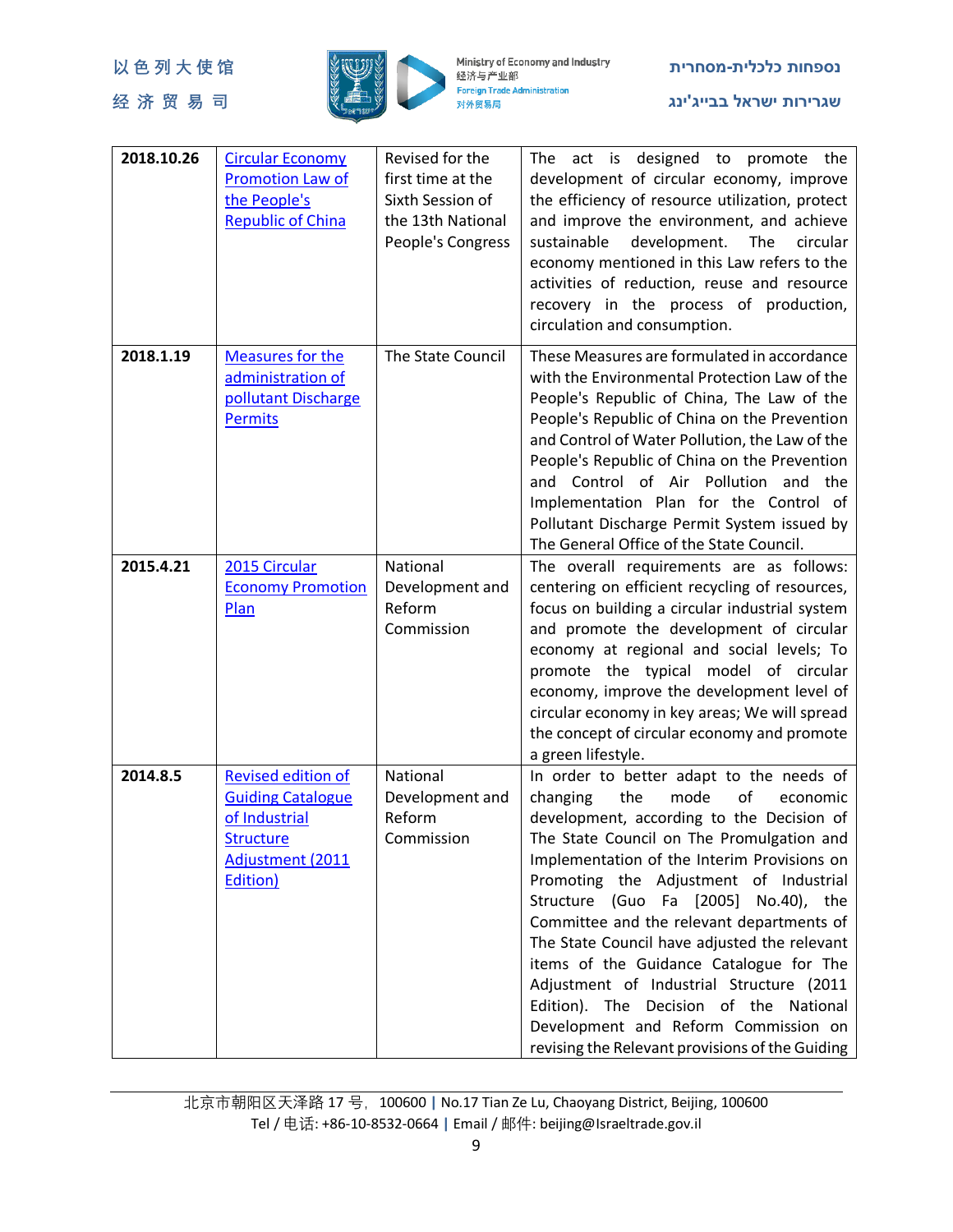

|            |                                                                                                                                  |                                                                       | Catalogue for Industrial Structure Adjustment<br>(2011 Edition) was formed.                                                                                                                                                                                                                                                                                                                                    |
|------------|----------------------------------------------------------------------------------------------------------------------------------|-----------------------------------------------------------------------|----------------------------------------------------------------------------------------------------------------------------------------------------------------------------------------------------------------------------------------------------------------------------------------------------------------------------------------------------------------------------------------------------------------|
| 2014.4.24  | Environmental<br><b>Protection Law of</b><br>the People's<br><b>Republic of China</b>                                            | Standing<br>Committee of the<br>twelfth National<br>People's Congress | This Law is formulated for the purpose of<br>protecting and improving the environment,<br>preventing and controlling pollution and other<br>public hazards, safeguarding public health,<br>promoting ecological progress and promoting<br>sustainable<br>economic<br>and<br>social<br>development.                                                                                                             |
| 2013.11.11 | <b>Regulations on</b><br>pollution Prevention<br>and control of<br>Large-scale<br><b>Breeding of</b><br>livestock and<br>poultry | The State Council                                                     | These Regulations are formulated for the<br>purpose of preventing and controlling<br>pollution from livestock and poultry breeding,<br>promoting the comprehensive utilization and<br>harmless treatment of livestock and poultry<br>breeding wastes, protecting and improving<br>the environment, safeguarding public health<br>and promoting the sustainable and healthy<br>development of animal husbandry. |
| 2012.3.1   | <b>Cleaner Production</b><br>Promotion Law of<br>the People's<br><b>Republic of China</b>                                        | The National<br>People's Congress<br>(NPC)                            | This Law is enacted for the purpose of<br>promoting cleaner production, increasing the<br>efficiency of resource utilization, reducing and<br>avoiding the generation of pollutants,<br>protecting and improving the environment,<br>safeguarding human health and promoting<br>sustainable<br>economic<br>and<br>social<br>development.                                                                       |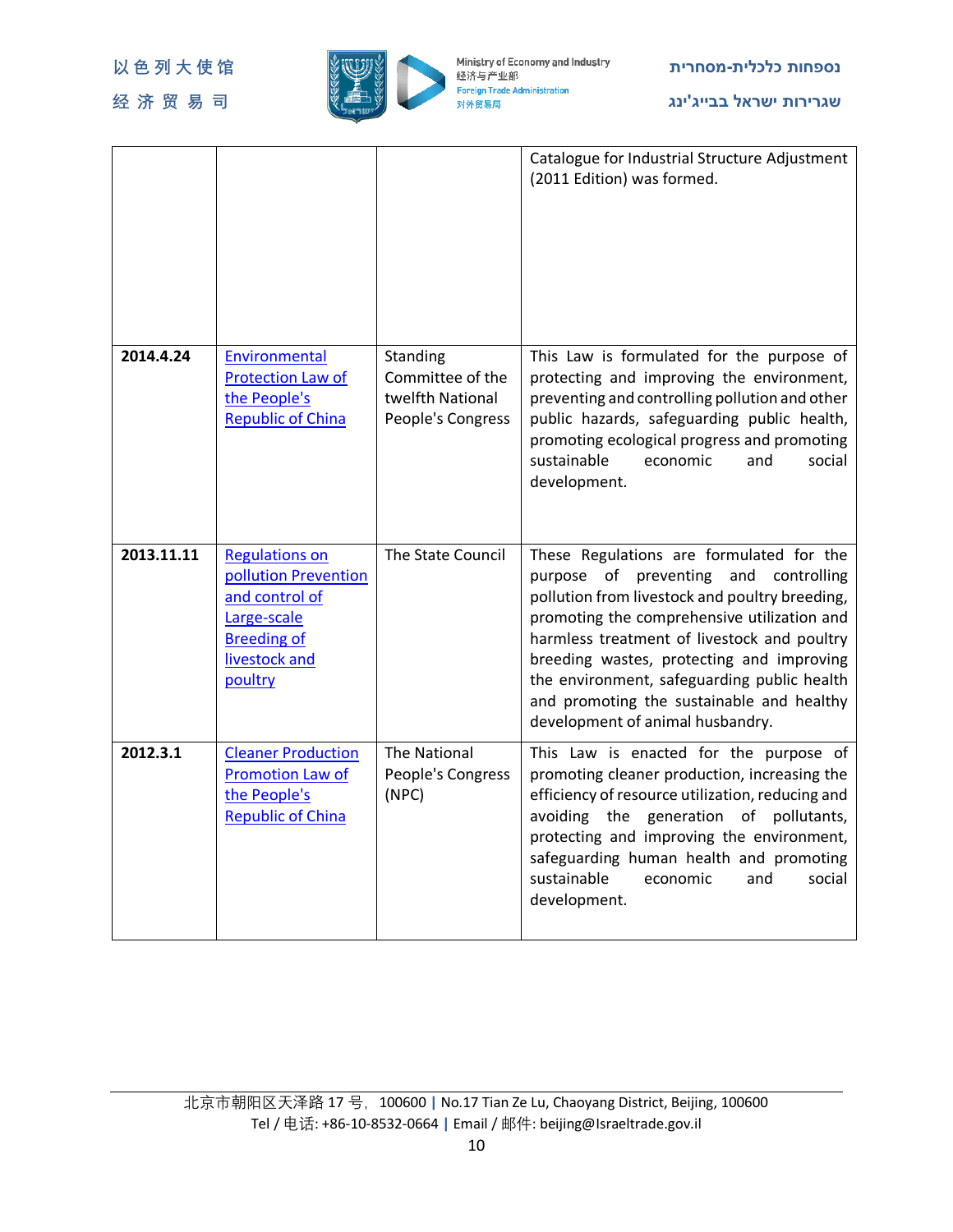

| 2011.6.16  | <b>Measures for the</b><br>administration of<br>the recovery of<br>scrapped<br><b>Automobiles</b>                                                          | The State Council                                   | These Measures are formulated for the<br>purpose of standardizing the activities of<br>retrieving<br>automobiles,<br>scrapped<br>strengthening the administration of retrieving<br>scrapped automobiles, ensuring the road<br>traffic order and the safety of people's life and<br>property, and protecting the environment.                                                                                                                                                                                                                                                                                                 |
|------------|------------------------------------------------------------------------------------------------------------------------------------------------------------|-----------------------------------------------------|------------------------------------------------------------------------------------------------------------------------------------------------------------------------------------------------------------------------------------------------------------------------------------------------------------------------------------------------------------------------------------------------------------------------------------------------------------------------------------------------------------------------------------------------------------------------------------------------------------------------------|
| 2010.12.31 | <b>Guide for compiling</b><br>circular Economy<br><b>Development Plan</b>                                                                                  | National<br>Development and<br>Reform<br>Commission | In order to fully implement the Law on<br>promoting Circular Economy, guide all<br>localities to formulate their own circular<br>economy development plans in a scientific<br>way, and give full play to the macro guiding<br>role of the plans, the National Development<br>and Reform Commission has organized the<br>compilation of guidelines<br>for<br>Circular<br>Economy Development Plans.                                                                                                                                                                                                                           |
| 2009.2.25  | Regulations on the<br><b>Administration of</b><br><b>Recycling and</b><br><b>Treatment of Waste</b><br><b>Electrical and</b><br><b>Electronic Products</b> | The State Council                                   | These<br>Regulations<br>formulated<br>are<br>in<br>accordance with the relevant provisions of the<br>Law of the People's Republic of China on the<br>Promotion of Cleaner Production and the Law<br>of the People's Republic of China on the<br>Prevention and Control of Environmental<br>Pollution by Solid Waste for the purpose of<br>regulating the recycling and processing<br>activities of waste electrical and electronic<br>products, promoting the comprehensive<br>utilization of resources and the development<br>circular<br>of<br>economy,<br>protecting<br>the<br>environment and safeguarding human health. |
| 2009.2.6   | <b>Measures for</b><br>managing energy<br>conservation in key<br>energy-using units                                                                        | <b>State Economic</b><br>and Trade<br>Commission    | These Measures are formulated in accordance<br>with the Energy Conservation Law of the<br>People's Republic of China for the purpose of<br>strengthening the administration of energy<br>conservation in key energy-using<br>units,<br>improving the efficiency of energy utilization<br>and economic benefits, and protecting the<br>environment.                                                                                                                                                                                                                                                                           |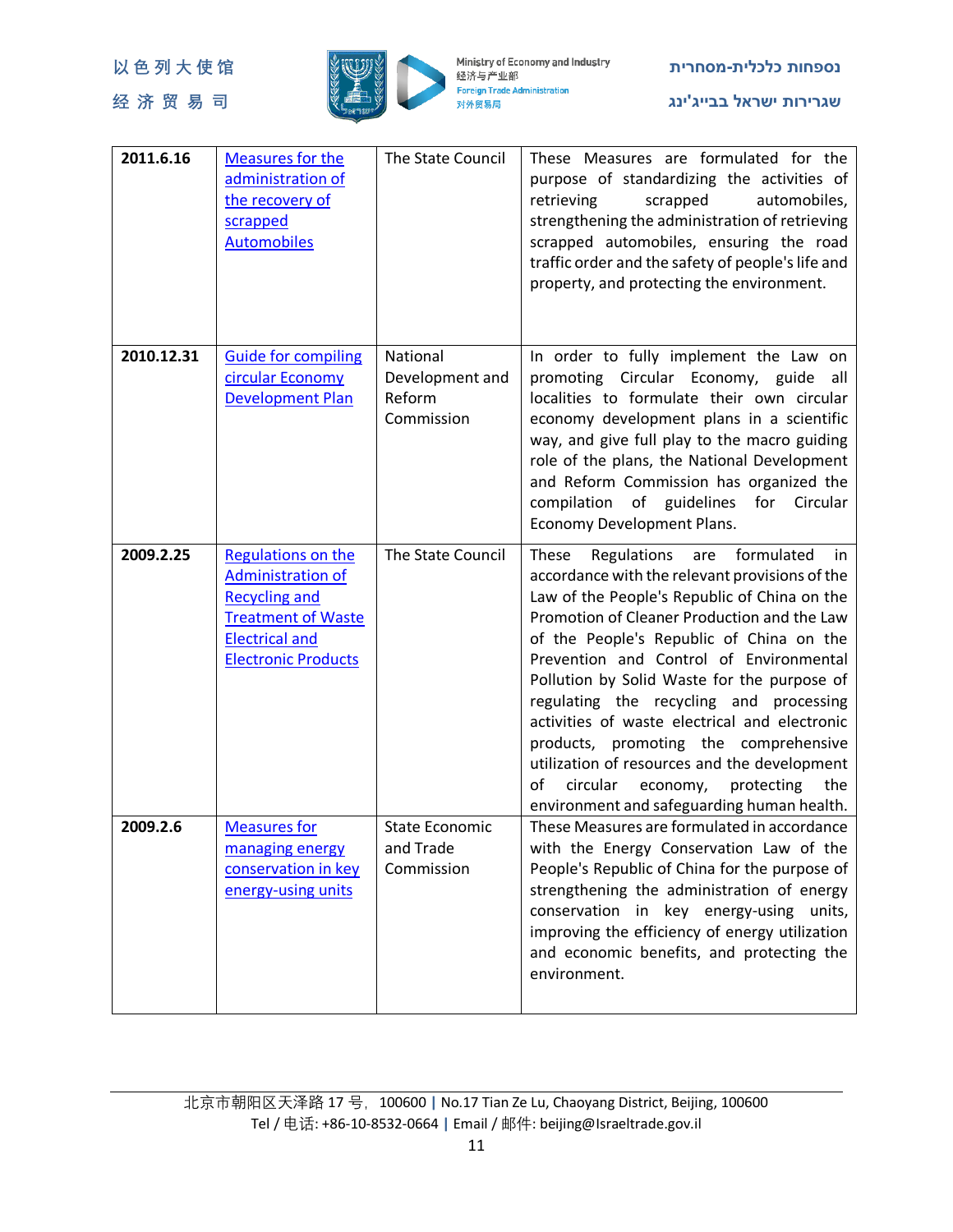

| 2008.8.29  | <b>Circular Economy</b><br><b>Promotion Law of</b><br>the People's<br><b>Republic of China</b> | Order of the<br>President of the<br>People's Republic<br>of China (No.4)                                                                                                                                                              | Circular Economy Promotion Law of the<br>People's Republic of China is a law formulated<br>to promote the development of circular<br>economy, improve the efficiency of resource<br>utilization,<br>protect<br>and<br>improve<br>the<br>and<br>achieve<br>environment,<br>sustainable<br>development.<br>The<br>circular<br>economy<br>mentioned in this Law refers to the activities<br>of reduction, reuse and resource recovery in<br>the process of production, circulation and<br>consumption.                                                                                                  |
|------------|------------------------------------------------------------------------------------------------|---------------------------------------------------------------------------------------------------------------------------------------------------------------------------------------------------------------------------------------|------------------------------------------------------------------------------------------------------------------------------------------------------------------------------------------------------------------------------------------------------------------------------------------------------------------------------------------------------------------------------------------------------------------------------------------------------------------------------------------------------------------------------------------------------------------------------------------------------|
| 2008.8.1   | <b>Regulations on</b><br>energy conservation<br>in Public Institutions                         | The State Council                                                                                                                                                                                                                     | formulated<br>Regulations<br>These<br>are<br>in<br>accordance with the Energy Conservation Law<br>of the People's Republic of China for the<br>purpose of promoting energy conservation in<br>public institutions, improving the energy<br>utilization efficiency of public institutions, and<br>bringing into play the leading role of public<br>institutions in energy conservation in the<br>whole society.                                                                                                                                                                                       |
| 2007.10.28 | <b>Energy</b><br><b>Conservation Law of</b><br>the People's<br><b>Republic of China</b>        | The National<br>People's Congress<br>(NPC)                                                                                                                                                                                            | This Law is enacted for the purpose of<br>encouraging the whole society to conserve<br>energy, raise energy utilization efficiency,<br>protect and improve the environment and<br>promote comprehensive, coordinated and<br>sustainable<br>economic<br>and<br>social<br>development.                                                                                                                                                                                                                                                                                                                 |
| 2007.3.27  | <b>Measures for the</b><br>administration of<br>recycling of<br>renewable<br>resources         | Development and<br>Reform<br>Commission,<br>Ministry of Public<br>Security, Ministry<br>of Construction,<br><b>State</b><br>Administration for<br>Industry and<br>Commerce, State<br>Administration of<br>Environmental<br>Protection | These Measures are formulated in accordance<br>with the Law of the People's Republic of China<br>on the Promotion of Cleaner Production and<br>the Law of the People's Republic of China on<br>the Prevention and Control of Environmental<br>Pollution by Solid Waste and other laws and<br>regulations for the purpose of promoting the<br>recycling of renewable resources, regulating<br>the development of the recycling industry of<br>renewable<br>resources,<br>saving<br>resources,<br>protecting the environment and realizing<br>sustainable<br>economic<br>and<br>social<br>development. |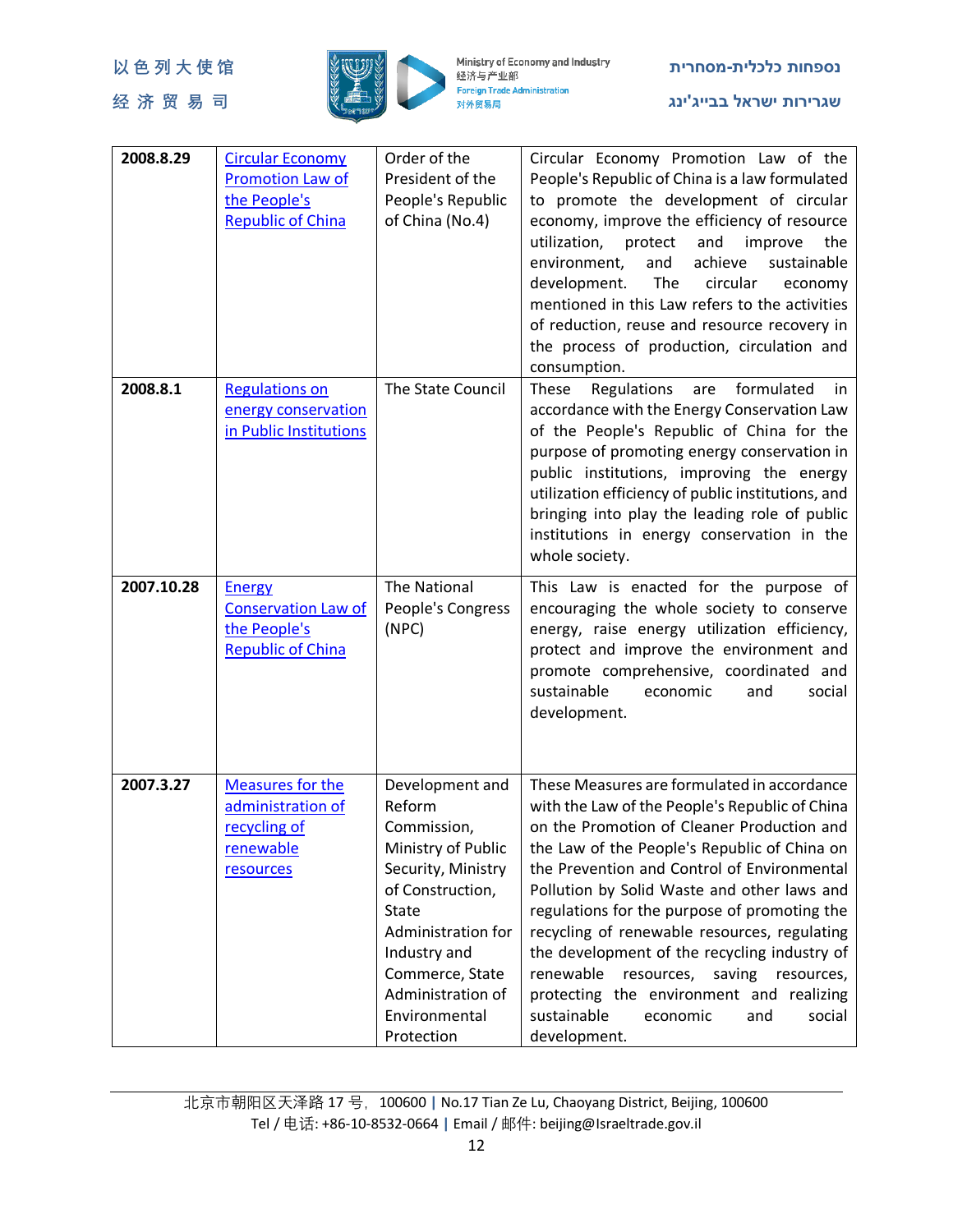

| 2006.2.28 | <b>Measures for</b>        | Ministry of        | Disposed to control and reduce the electronic      |
|-----------|----------------------------|--------------------|----------------------------------------------------|
|           | pollution control of       | Industry and       | information products pollution to the              |
|           | electronic                 | Information,       | environment,<br>the<br>electronic<br>promote       |
|           | information                | National           | information products production and sales of       |
|           | <b>Products</b>            | Development and    | low pollution, protect the environment and         |
|           |                            | Reform             | human health, according to the law of the          |
|           |                            | Commission,        | People's Republic of China cleaner production      |
|           |                            | Ministry of        |                                                    |
|           |                            |                    | promotion law ", the law of the People's           |
|           |                            | Commerce,          | Republic of China on the prevention and            |
|           |                            | General            | control of environmental pollution by solid        |
|           |                            | Administration of  | waste and other laws and administrative rules      |
|           |                            | Customs, State     | and regulations, and these measures.               |
|           |                            | Administration for |                                                    |
|           |                            | Industry and       |                                                    |
|           |                            | Commerce           |                                                    |
| 2005.7.2  | <b>Several Opinions on</b> | The State Council  | According to the original principle of             |
|           | <b>Accelerating the</b>    |                    | "reduction, reuse and resource recovery",          |
|           | Development of             |                    | various effective measures should be taken to      |
|           | <b>Circular Economy</b>    |                    | achieve maximum economic output and                |
|           |                            |                    | minimum waste discharge with as little             |
|           |                            |                    | resource consumption and environmental             |
|           |                            |                    | cost as possible, so as to realize the unification |
|           |                            |                    | of economic, environmental and social              |
|           |                            |                    | benefits and build a resource-saving and           |
|           |                            |                    | environment-friendly society. Marking our          |
|           |                            |                    | country circulatory economy work starts in         |
|           |                            |                    | the round.                                         |
| 2004.8.16 | <b>Interim measures</b>    | National           | These Measures are formulated in accordance        |
|           | for Cleaner                | Development and    | with the Cleaner Production Promotion Law of       |
|           | <b>Production Audit</b>    | Reform             | the People's Republic of China for the purpose     |
|           |                            | Commission,        | promoting cleaner<br>production<br>of<br>and       |
|           |                            | <b>State</b>       | standardizing the conduct of<br>cleaner            |
|           |                            | Environmental      | production audit.                                  |
|           |                            | Protection         |                                                    |
|           |                            | Administration     |                                                    |
|           |                            |                    |                                                    |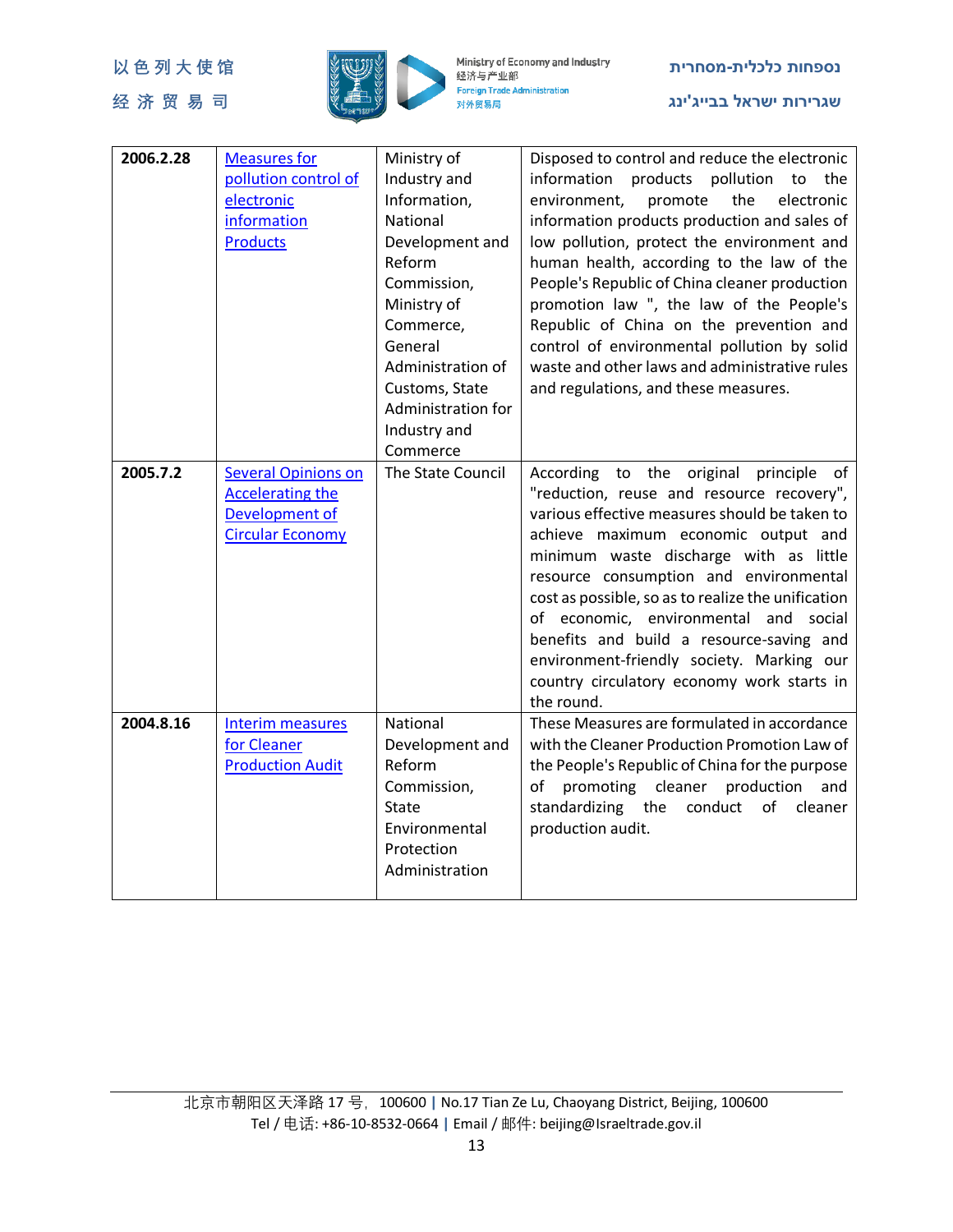

| 2004.8.13  | <b>Measures for the</b><br>management of<br>energy efficiency<br>labels                                                                                     | National<br>Development and<br>Reform<br>Commission,<br>AqSIQ              | These Measures are formulated in accordance<br>with the Energy Conservation Law of the<br>People's Republic of China, the Product<br>Quality Law of the People's Republic of China<br>and the Regulations of the People's Republic<br>of China on Certification and Accreditation for<br>the<br>of<br>strengthening<br>the<br>purpose<br>administration<br>of<br>energy<br>conservation,<br>promoting<br>the<br>of<br>progress<br>energy<br>conservation<br>technology and<br>improving<br>energy efficiency. |
|------------|-------------------------------------------------------------------------------------------------------------------------------------------------------------|----------------------------------------------------------------------------|---------------------------------------------------------------------------------------------------------------------------------------------------------------------------------------------------------------------------------------------------------------------------------------------------------------------------------------------------------------------------------------------------------------------------------------------------------------------------------------------------------------|
| 2004.12.29 | Law of the People's<br><b>Republic of China on</b><br>the Prevention and<br><b>Control of</b><br>Environmental<br><b>Pollution by Solid</b><br><b>Waste</b> | Standing<br>Committee of the<br>National People's<br>Congress              | This Law is formulated for the purpose of<br>preventing and controlling environmental<br>pollution by solid waste, safeguarding human<br>health, maintaining ecological security and<br>promoting sustainable economic and social<br>development.                                                                                                                                                                                                                                                             |
| 2003.6.16  | <b>Regulations on</b><br>management of<br><b>Medical Waste</b>                                                                                              | The State Council                                                          | Regulations<br>formulated<br>These<br>are<br>in<br>accordance with the Law of the People's<br>Republic of China on the Prevention and<br>Control of Infectious Diseases and the Law of<br>the People's Republic of China on the<br>Prevention and Control of Environmental<br>Pollution by Solid Waste in order to<br>strengthen the safety management of medical<br>waste, prevent the spread of diseases, protect<br>the environment and ensure human health.                                               |
| 2002.10.28 | Environmental<br><b>Impact Assessment</b><br>Law of the People's<br><b>Republic of China</b>                                                                | Standing<br>Committee of the<br><b>Ninth National</b><br>People's Congress | This Law is formulated for the purpose of<br>implementing the strategy of sustainable<br>development, preventing adverse effects on<br>the<br>environment<br>caused<br>by<br>the<br>implementation of planning and construction<br>projects, and promoting the coordinated<br>development of economy, society and the<br>environment.                                                                                                                                                                         |